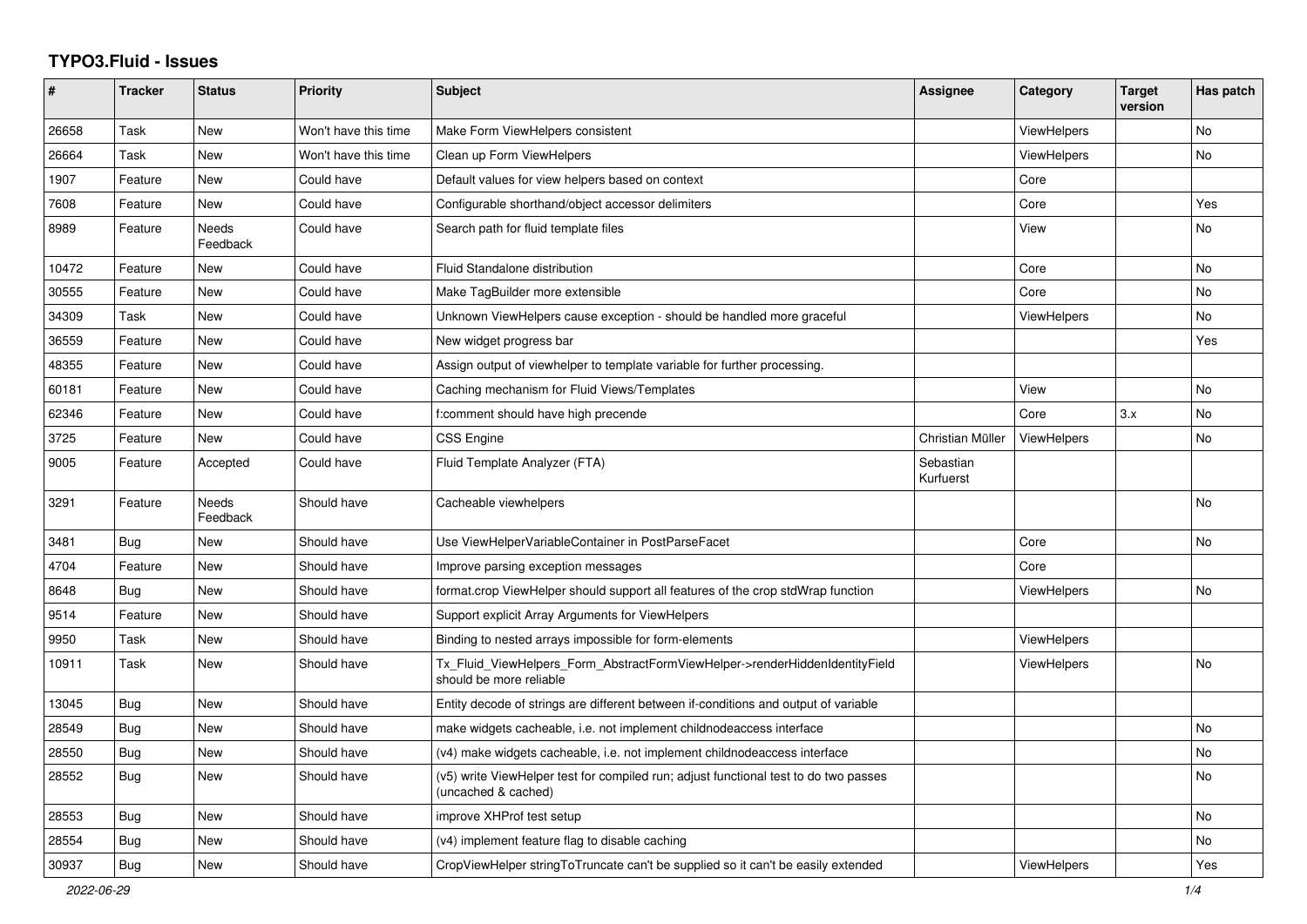| #     | <b>Tracker</b> | <b>Status</b>       | <b>Priority</b> | Subject                                                                                   | <b>Assignee</b> | Category    | <b>Target</b><br>version | Has patch |
|-------|----------------|---------------------|-----------------|-------------------------------------------------------------------------------------------|-----------------|-------------|--------------------------|-----------|
| 31955 | Feature        | New                 | Should have     | f:uri.widget                                                                              |                 | Widgets     |                          | <b>No</b> |
| 32035 | Task           | New                 | Should have     | Improve fluid error messages                                                              |                 | Core        |                          | Yes       |
| 33215 | Feature        | New                 | Should have     | RFC: Dynamic values in ObjectAccess paths                                                 |                 |             |                          | No        |
| 34682 | Bug            | <b>Under Review</b> | Should have     | Radio Button missing checked on validation error                                          |                 | ViewHelpers |                          | No        |
| 36410 | Feature        | New                 | Should have     | Allow templates to send arguments back to layout                                          |                 | ViewHelpers |                          | No        |
| 36655 | Bug            | New                 | Should have     | <b>Pagination Links</b>                                                                   |                 | Widgets     |                          | No        |
| 37619 | Bug            | New                 | Should have     | Fatal Error when using variable in name attribute of Section ViewHelper                   |                 | ViewHelpers |                          | No        |
| 38130 | Feature        | New                 | Should have     | Checkboxes and multiple select fields should have an assignable default value             |                 |             |                          | No        |
| 39936 | Feature        | New                 | Should have     | registerTagAttribute should handle default values                                         |                 | ViewHelpers |                          | No        |
| 39990 | Bug            | New                 | Should have     | Same form twice in one template: hidden fields for empty values are only rendered<br>once |                 | Core        |                          | No        |
| 40081 | Feature        | New                 | Should have     | Allow assigned variables as keys in arrays                                                |                 |             |                          | No        |
| 42397 | Feature        | New                 | Should have     | Missing viewhelper for general links                                                      |                 |             |                          | No        |
| 42743 | Task           | New                 | Should have     | Remove inline style for hidden form fields                                                |                 |             |                          | No        |
| 43071 | Task           | New                 | Should have     | Remove TOKENS for adding fallback teplates in B                                           |                 |             |                          | No        |
| 43072 | Task           | New                 | Should have     | Remove TOKENS for adding templates fallback in Backporter                                 |                 | View        |                          | No        |
| 44234 | Bug            | <b>Under Review</b> | Should have     | selectViewHelper's sorting does not respect locale collation                              |                 | ViewHelpers | 2.1                      | No        |
| 45153 | Feature        | New                 | Should have     | f:be.menus.actionMenuItem - Detection of the current select option is insufficient        |                 |             |                          | No        |
| 45345 | Feature        | Needs<br>Feedback   | Should have     | Easy to use comments for fluid that won't show in output                                  |                 |             |                          |           |
| 45394 | Task           | New                 | Should have     | Forwardport Unit test for standalone view                                                 |                 | View        |                          | No        |
| 46091 | Task           | Needs<br>Feedback   | Should have     | Show source file name and position on exceptions during parsing                           |                 |             |                          | No        |
| 46257 | Feature        | Under Review        | Should have     | Add escape sequence support for Fluid                                                     |                 | Core        |                          | No        |
| 46289 | Bug            | Needs<br>Feedback   | Should have     | Enable Escaping Interceptor in XML request format                                         |                 | View        | 2.0.1                    | <b>No</b> |
| 46545 | Feature        | New                 | Should have     | Better support for arrays in options of SelectViewHelper                                  |                 |             |                          | No        |
| 47006 | <b>Bug</b>     | <b>Under Review</b> | Should have     | widget identifier are not unique                                                          |                 |             |                          | No        |
| 47669 | Task           | New                 | Should have     | FormViewHelper does not define the default request method                                 |                 |             |                          | ΝO        |
| 49600 | <b>Bug</b>     | New                 | Should have     | f:form tag shown as a HTML on frontend                                                    |                 | ViewHelpers |                          | No        |
| 49756 | Feature        | <b>Under Review</b> | Should have     | Select values by array key in checkbox viewhelper                                         |                 |             |                          | No        |
| 50888 | Bug            | <b>Under Review</b> | Should have     | WSOD by changing name of section and if Fluid caches are generated                        |                 |             |                          | No        |
| 51277 | Feature        | New                 | Should have     | ViewHelper context should be aware of actual file occurrence                              |                 |             |                          | No        |
| 52419 | <b>Bug</b>     | New                 | Should have     | Wrong PHPDocs notation for default value inline f:translate viewhelper                    |                 |             | 2.0                      | No        |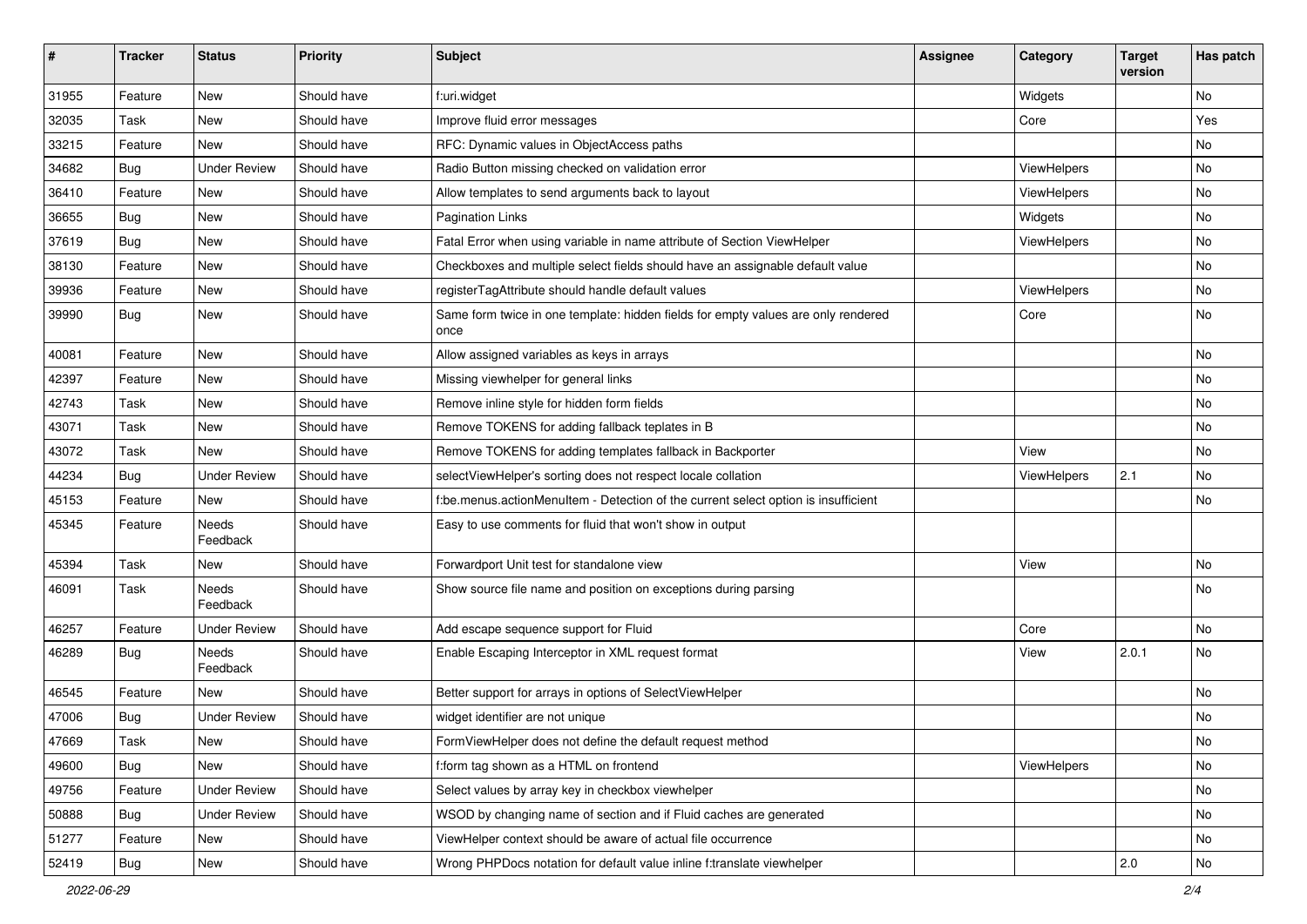| ∦     | <b>Tracker</b> | <b>Status</b>            | <b>Priority</b> | <b>Subject</b>                                                                                       | Assignee                    | Category           | <b>Target</b><br>version | Has patch |
|-------|----------------|--------------------------|-----------------|------------------------------------------------------------------------------------------------------|-----------------------------|--------------------|--------------------------|-----------|
| 52536 | Bug            | <b>Under Review</b>      | Should have     | Errorclass not set if no property-attribute set                                                      |                             |                    |                          |           |
| 52591 | Bug            | New                      | Should have     | The Pagination Widget broken for joined objects                                                      |                             |                    |                          | No        |
| 54284 | Bug            | New                      | Should have     | Default Option for Switch/Case VH                                                                    |                             | ViewHelpers        |                          | No        |
| 56237 | Task           | New                      | Should have     | in-line (Condition) View Helpers should not evaluate on parsing                                      |                             |                    |                          | No        |
| 58921 | Bug            | New                      | Should have     | f:form.* VHs crash if NOT inside f:form but followed by f:form                                       |                             |                    |                          | No        |
| 58983 | Bug            | New                      | Should have     | format.date does not respect linebreaks and throws exception                                         |                             |                    |                          | No        |
| 60003 | Feature        | New                      | Should have     | Add required-Attribute to f:form.password                                                            |                             | ViewHelpers        |                          | No        |
| 60271 | Feature        | New                      | Should have     | Paginate viewhelper, should also support arrays                                                      |                             |                    |                          | No        |
| 65424 | Bug            | <b>Under Review</b>      | Should have     | SelectViewHelper must respect option(Value Label)Field for arrays                                    |                             | ViewHelpers        |                          | No        |
| 54195 | Task           | New                      | Should have     | Rename and move FormViewHelper's errorClass value, currently 'f3-form-error'                         | Adrian Föder                | ViewHelpers        |                          | No        |
| 53806 | Bug            | <b>Under Review</b>      | Should have     | Paginate widget maximumNumberOfLinks rendering wrong number of links                                 | Bastian<br>Waidelich        | Widgets            |                          | No        |
| 58862 | Bug            | <b>Needs</b><br>Feedback | Should have     | FormViewHelper doesn't accept NULL as value for \$arguments                                          | Bastian<br>Waidelich        | ViewHelpers        |                          | Yes       |
| 55008 | Bug            | <b>Under Review</b>      | Should have     | Interceptors should be used in Partials                                                              | Christian Müller            |                    |                          | No        |
| 37095 | Feature        | New                      | Should have     | It should be possible to set a different template on a Fluid TemplateView inside an<br>action        | Christopher<br>Hlubek       |                    |                          | No        |
| 8491  | Task           | Needs<br>Feedback        | Should have     | link.action and uri.action differ in absolute argument                                               | Karsten<br>Dambekalns       | ViewHelpers        |                          | No        |
| 43346 | Feature        | Under Review             | Should have     | Allow property mapping configuration via template                                                    | Karsten<br>Dambekalns       | ViewHelpers        | 2.1                      | <b>No</b> |
| 36662 | Bug            | <b>Needs</b><br>Feedback | Should have     | Checked state isn't always correct when property is collection                                       | Kevin Ulrich<br>Moschallski | ViewHelpers        | 1.1.1                    | No        |
| 52640 | Feature        | <b>Under Review</b>      | Should have     | Create an UnlessViewHelper as opposite to the IfViewHelper                                           | <b>Marc Neuhaus</b>         |                    |                          | No        |
| 5933  | Feature        | Accepted                 | Should have     | Optional section rendering                                                                           | Sebastian<br>Kurfuerst      | ViewHelpers        |                          | No        |
| 12863 | Bug            | New                      | Should have     | Attributes of a viewhelper can't contain a '-'                                                       | Sebastian<br>Kurfuerst      | Core               |                          | No        |
| 28551 | Bug            | Accepted                 | Should have     | (v4) backport VHTest                                                                                 | Sebastian<br>Kurfuerst      |                    |                          | No        |
| 40998 | <b>Bug</b>     | <b>Under Review</b>      | Should have     | Missing parent request namespaces in form field name prefix                                          | Sebastian<br>Kurfuerst      | <b>ViewHelpers</b> | 1.1.1                    | No        |
| 33394 | Feature        | Needs<br>Feedback        | Should have     | Logical expression parser for BooleanNode                                                            | <b>Tobias Liebig</b>        | Core               |                          | No        |
| 5636  | Task           | <b>Under Review</b>      | Must have       | Form RadioViewHelper and CheckBoxViewHelper miss check for existing object<br>before it is accessed. |                             |                    |                          | No        |
| 27607 | <b>Bug</b>     | New                      | Must have       | Make Fluid comparisons work when first element is STRING, second is NULL.                            |                             | Core               |                          | No        |